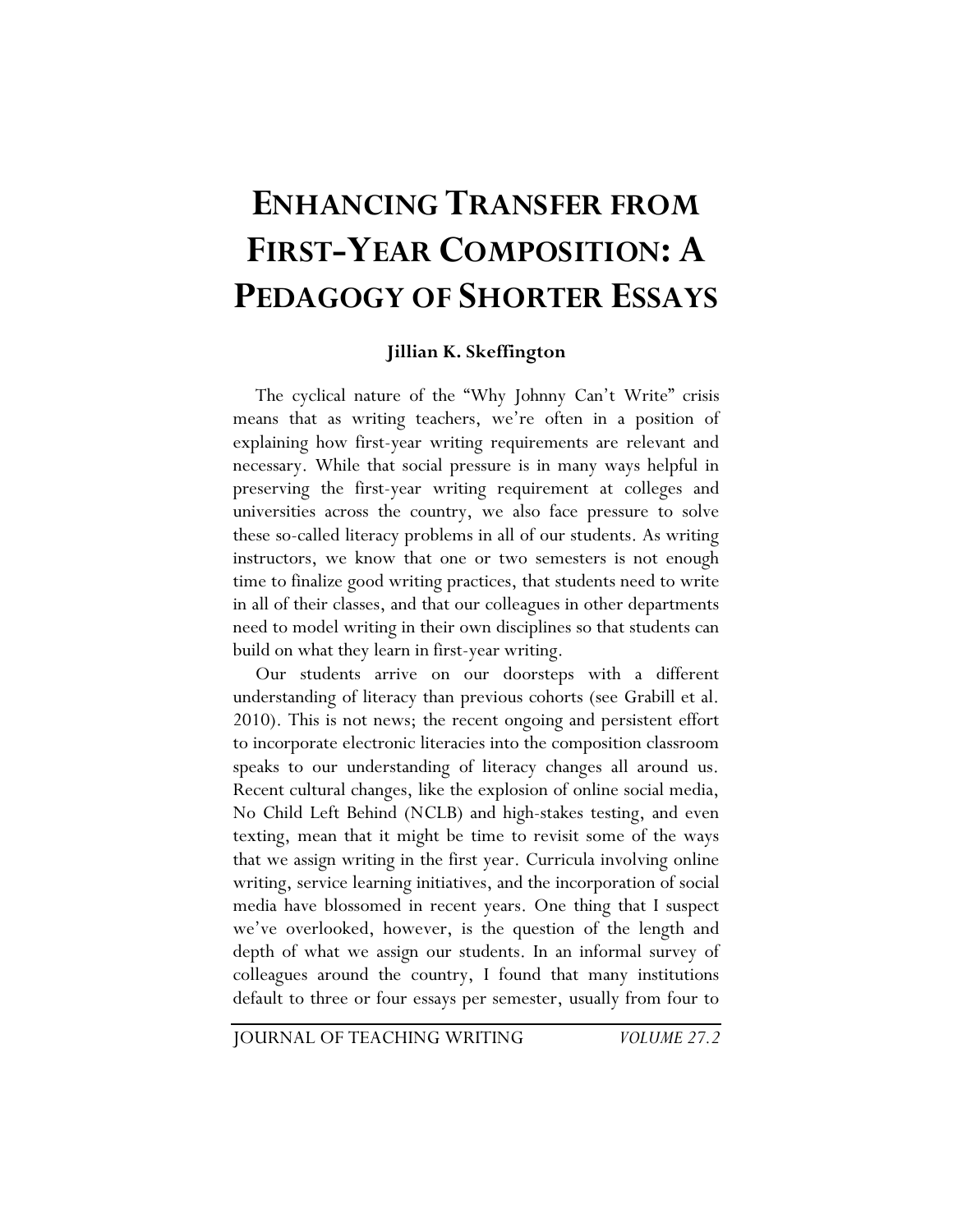eight pages in length, depending on the type of assignment. More often than not these three assignments ask students to write in different genres (analysis, researched argument, persuasion, etc). Granted Elizabeth Wardle has questioned whether any of those genres are "real" writing situations ("Mutt Genres"), and Barbara Little Liu has complicated even our use of the term genre in this context; however, it seems that these modes of essay-writing are fairly common across the country.

In this essay I argue that one way to accommodate our students' changing literacies and increase the effectiveness of First Year Composition (FYC) without necessarily making our courses easier or less demanding is to assign shorter, more frequent essays. Rather than assign one four-page analysis essay, we could assign two two-page analysis essays. Breaking down our assignments in this way would offer a host of benefits that allows students to practice more than once in a given type of writing before being asked to move on to the next type. This kind of repeated, more focused practice offers students the opportunity to consider the connections between different assignments, and offers instructors a chance to more effectively intervene in students' perceptions of FYC and their assignments.

Composition teachers face an ever-present pressure to help students become successful writers, but as Writing Across the Curriculum (WAC) and Writing in the Disciplines (WID) programs increase, we also face disciplinary questions about the effectiveness of our first-year courses. Studies in education and knowledge transfer show that students aren't always able to move knowledge and skills from one subject area to another, and when they do, it's incredibly difficult to measure. This has led some scholars to argue that we shouldn't be teaching first-year writing at all (Smit), or that we should be teaching a different course entirely (Downs and Wardle). While the studies on transfer (students' ability to carry forward skills and knowledge from one course to the next) can become discouraging, they actually provide good insights into how we might continue to shape our curricula. Composition scholars studying transfer have begun to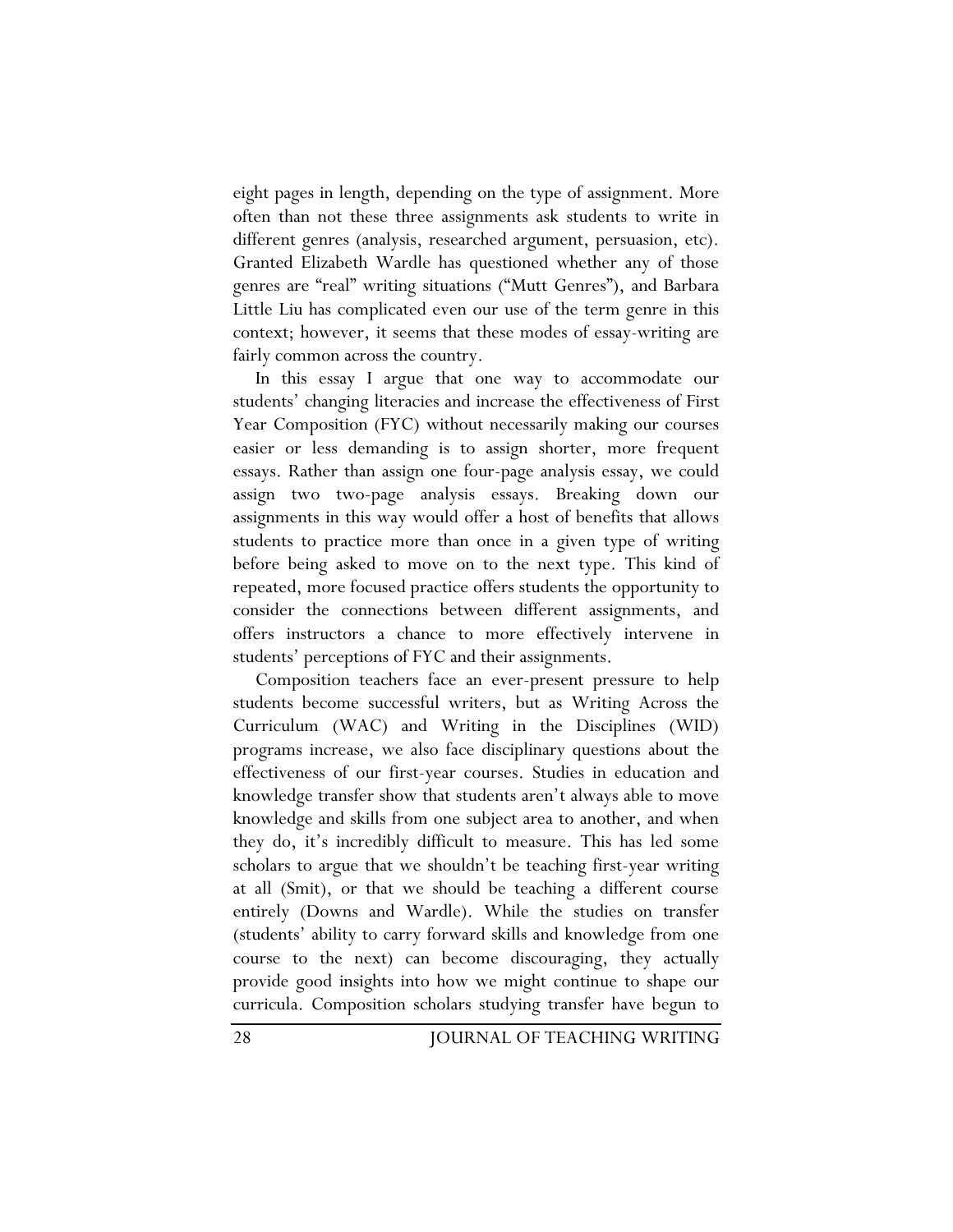ask questions about what students learn and how they see connections between their courses, as well as how other faculty members expect students to approach writing assignments. While it can be overwhelming to think of the myriad ways we *could*  change our curricula to *maybe* accommodate the way our students learn, there is one change that might answer several of our concerns about student learning and transfer: We can offer more opportunities for students to transfer writing strategies from one essay to the next in our own courses. First-year writing curricula tend to create a progression from understanding others' writing into doing one's own writing. We need to give students the opportunity to practice the first aspect more. With three or four assignments of different genres, students often only have one attempt at each type of writing situation–even if we assign drafts– and we grade them more explicitly on how they've written rather than on how they've understood the genre or the writing they're asked to do. Really I'm talking about content vs. form here. While we might differentiate between the strength of the ideas and the clarity of the writing, it is often difficult for students to understand how both of these components work together successfully. And faculty outside of composition often expect us to focus far more on the form than the content. If we break our courses down into more focused and more frequent assignments, then we have the ability to demonstrate more concretely how the form and the content of writing are connected, which can lead to clearer transfer. In this article, I'd like to review studies of transfer in writing and provide a course outline that might address some of the concerns raised by their results.

# **Transfer and First-Year Writing**

Transfer has become something of a buzzword in composition, with good reason. Although the relevance and usefulness of FYC has been generally assumed in American higher education for the last fifty years, the rise of WAC and WID requirements has demonstrated that there might, in fact, be gaps between what we teach and what students take away from FYC. Several recent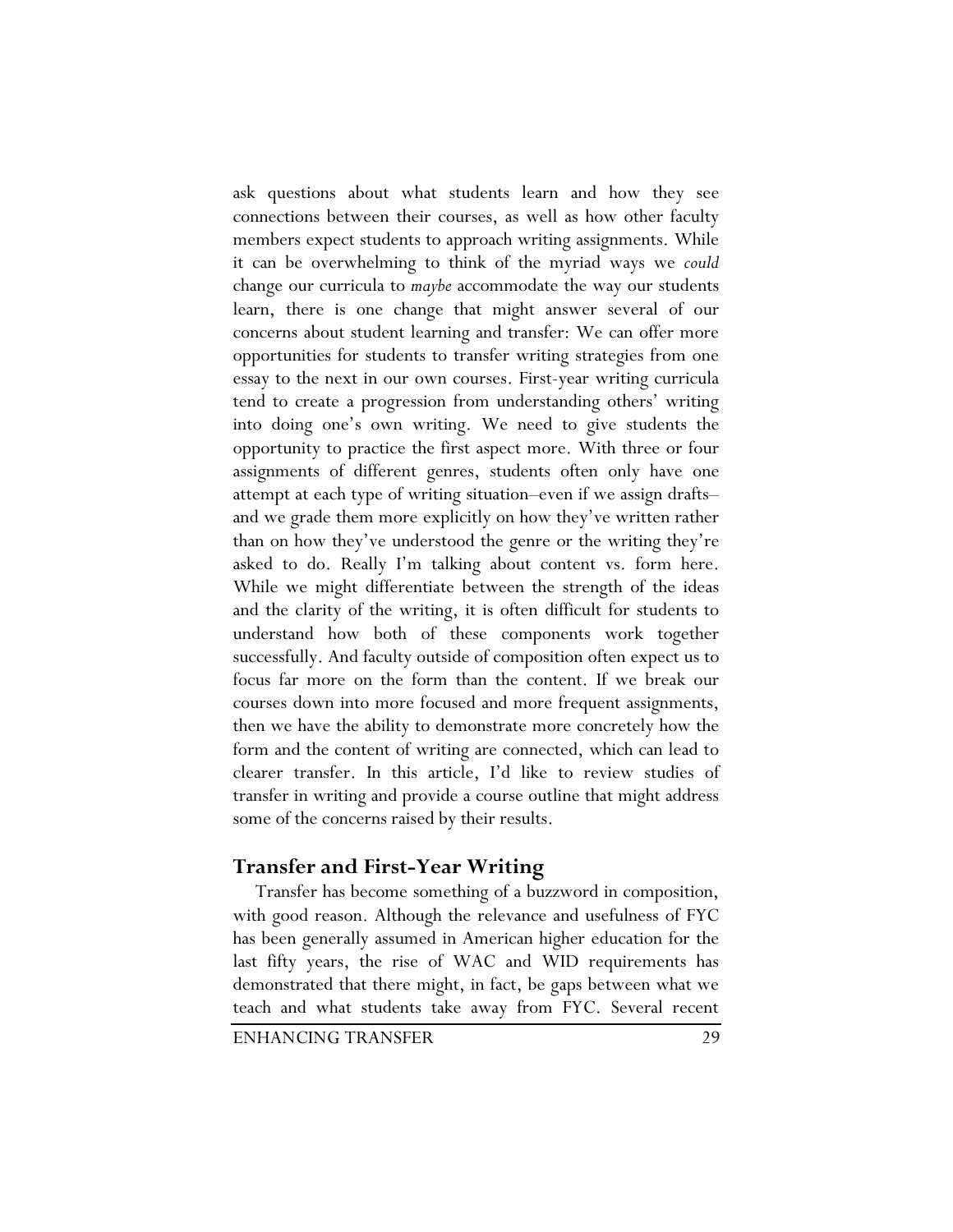studies have begun the work of determining what and how we can teach students that will stay with them once the first semester or year is finished.

Most studies of transfer thus far have happened in the field of education and educational psychology, although recent studies have emerged in composition studies and in English as a Second Language (ESL). The most frequently cited definitions for educational transfer come from Perkins and Salomon, who discuss transfer in terms of near and far transfer, or low road and high road transfer (23). They describe near transfer as consisting of simple conversions such as driving a large van instead of a small car. The basic principles are the same, and the driver can easily recognize them and adapt. Far transfer is more complicated, and is in some ways the entire point of education. In far transfer one applies knowledge across markedly different areas or arenas. FYC is an example of far transfer, as we don't teach students the exact strategies and skills that will be easily recognized in all of their future writing assignments. Instead, we're teaching students conceptual ideas about writing in one situation (our classes) that we're hoping they'll be able to recognize in other situations. Perkins and Salomon note that in order to facilitate this kind of complex transfer we need to teach specifically toward its occurrence, rather than hoping that it occurs spontaneously. They use the term "bridging" to describe it, advocating that teachers "point out explicitly the more general principles behind particular skills or knowledge or, better, provoke students to attempt such generalizations themselves" (29). In writing classes this might mean being much more transparent about the contextual nature of writing assignments and requirements than we are used to doing. In order to facilitate bridging, we may need to speak explicitly about the limitations of what we teach (the differences between citation systems, for example) while at the same time providing connections between our assignments and those seen elsewhere in the university. That is, rather than simply teaching MLA documentation styles, most composition instructors probably explain the similar purposes of different citation systems and how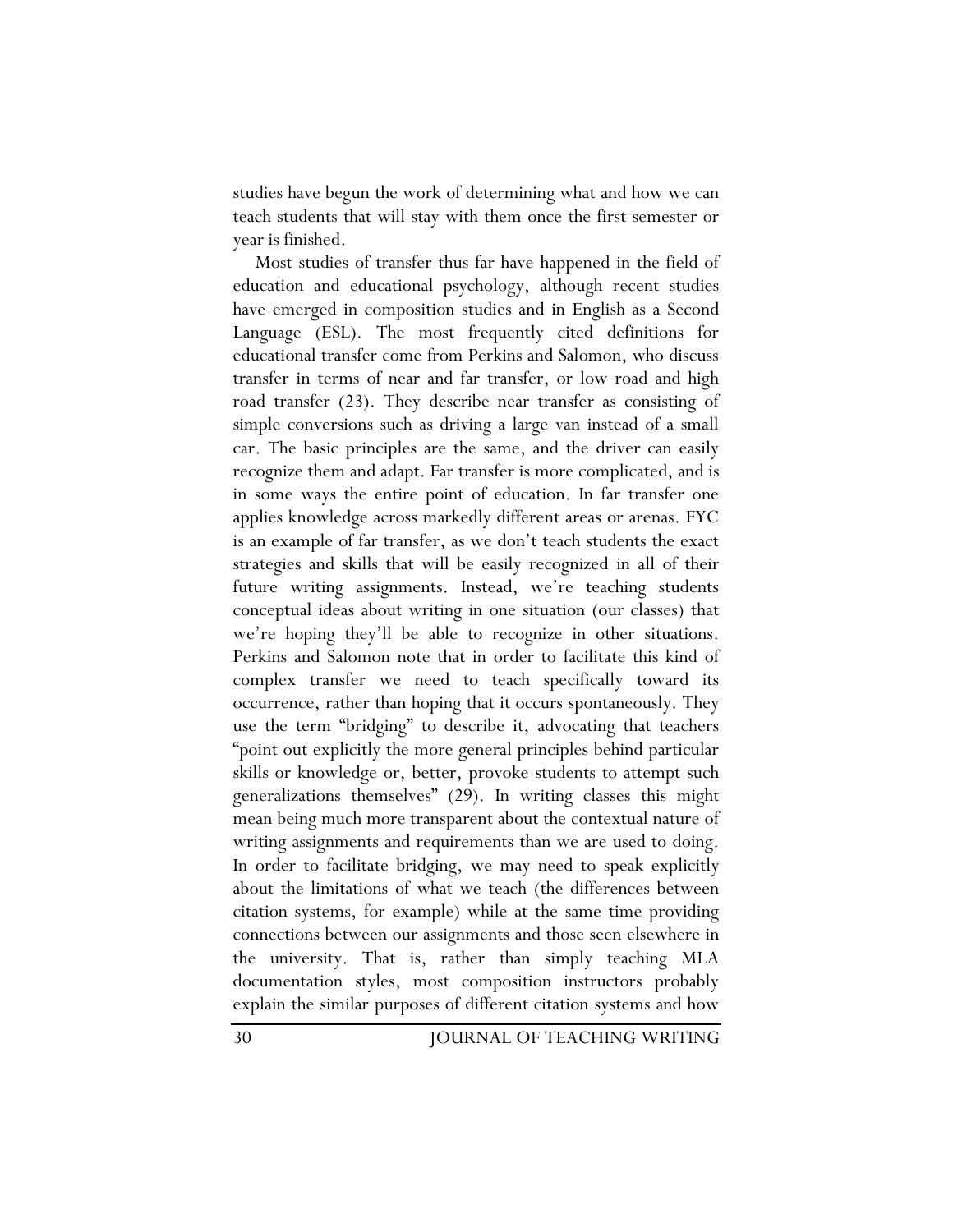to find any given one in a handbook. This bridging between what we're teaching in the moment and what students will be expected to know later is what can lead to knowledge transfer.

In first-year writing, we're very familiar with the problems that stem from an inability to perform far transfer. As early as 1990, Joseph Williams and Gregory Colomb demonstrated the specific, predictable problems that are likely to appear when writers face unfamiliar situations. They noted that writers at all levels tend toward the concrete and minimize analysis as they try to find their way into a subject matter (102). Since then, that idea has been repeated in many places, often as a means of reminding us and our non-composition colleagues that reasonable expectations for novice writers may help us better understand their struggles. Williams notes that the curricular implications of this persistent breakdown calls for teachers to "make the students self-conscious about their own academic and professional progress . . . and to anticipate those predictable anxieties–the temporary deterioration of performance and the specific forms it will take" (109). However, we can also look at this as another problem with transfer. Writers who are unable to generalize from one rhetorical situation to another have greater difficulty knowing where to begin or how to use the skills from previous writing tasks in a new one. In that light, a curricular solution might be to foster that awareness through a repetition of similar writing situations, which would allow students to gain a greater mastery and understanding of a specific rhetorical situation before moving on to a new one. If a composition course assigns only three essays over a semester, and the essays move from analysis to research, each major essay is, in fact, a new situation, requiring a period of readjustment to expectations. This might mean that even though we're adjusting our expectations to the realities of our students' capabilities (expecting some regression between assignments), we're not really helping them master a writing situation, nor are we teaching them how to read various writing situations and approach them from a more expert standpoint. If we don't create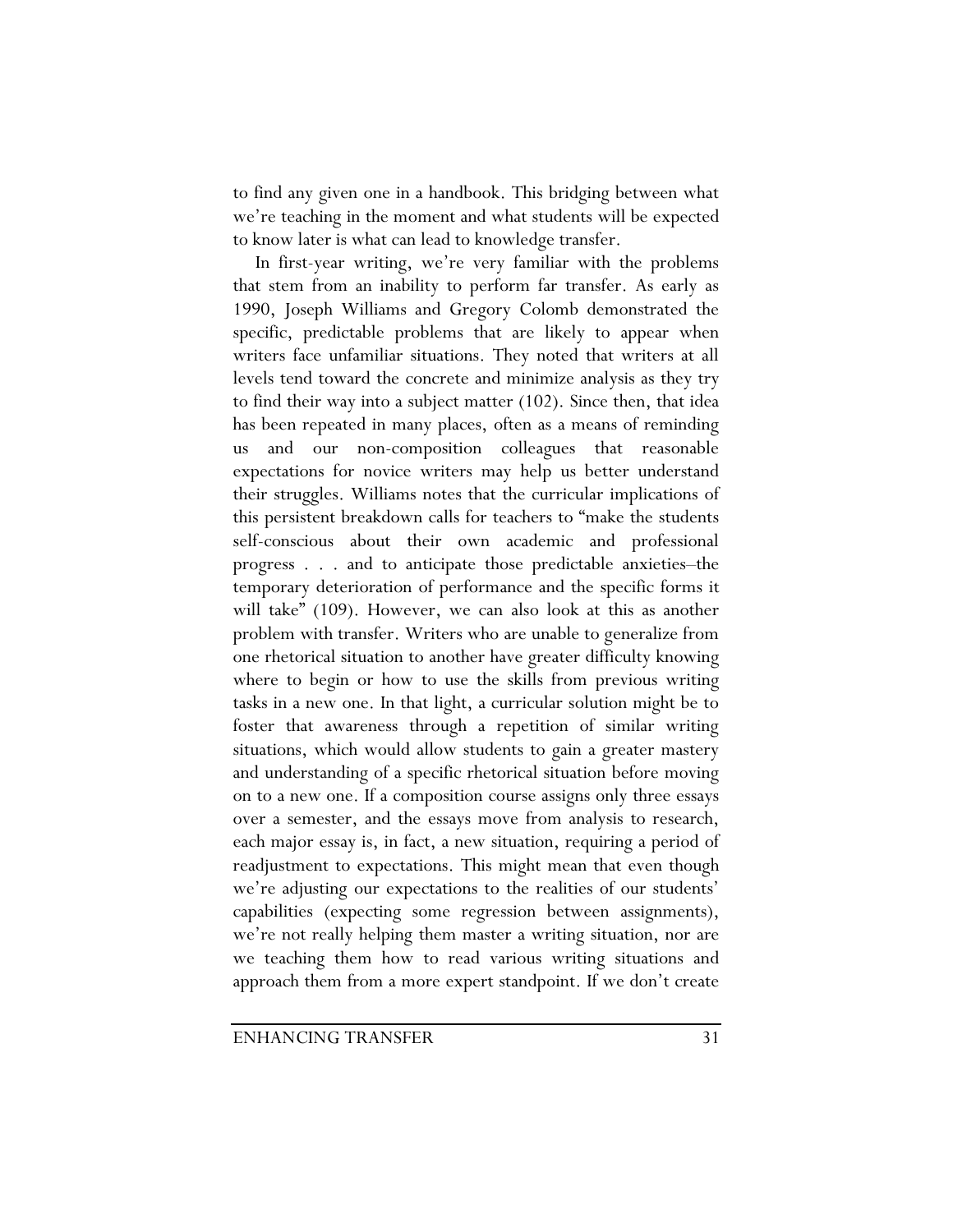situations where students can gain mastery, students will be less likely to move a particular skill or habit forward.

Various scholars have investigated transfer in writing and found conflicting results. For the most part, there is a sense that transfer does happen, but not in terribly predictable ways. In a study of students enrolled in an ESL writing course, Mark Andrew James found that there are significant variations in what kinds of knowledge students transfer from one writing task to the next, and that there is often a discrepancy between skills that students report transferring and transfer which seems to happen unconsciously. James also found that transfer was not necessarily restricted by discipline (science writing only transferring to other science courses) or by task type (synthesis or explanation), but occurred across these boundaries ("An Investigation" 198). James reminds us that further studies of transfer should include investigations not only into what skills and knowledge students take with them, but how they use that information. If we assign more frequent essays, we can create more opportunities not only to study transfer from one course to the next, but within our own courses, which is where transfer needs to begin.

One way to learn about how students use their FYC experience is to speak with instructors in other disciplines. In an article in the *WPA* journal, Ronda Leathers Dively and R. Gerald Nelms report on their exploratory research into attitudes among FYC instructors and Writing Intensive (WI) instructors on their campus. The authors surveyed FYC instructors to find out "what specific concepts, strategies and skills [were] reportedly being emphasized and practiced in our numerous sections of English 101 and English 102" (220). In the second stage the researchers conducted focus groups with writing-intensive course instructors across campus to determine which of those concepts, strategies and skills were transferring onward, and of those that were not, what might be done to encourage transfer (220). After surveying the FYC instructors the authors were able to conclude that the majority of students were being exposed to process theory and research, persuasive, or analytical papers. However, the study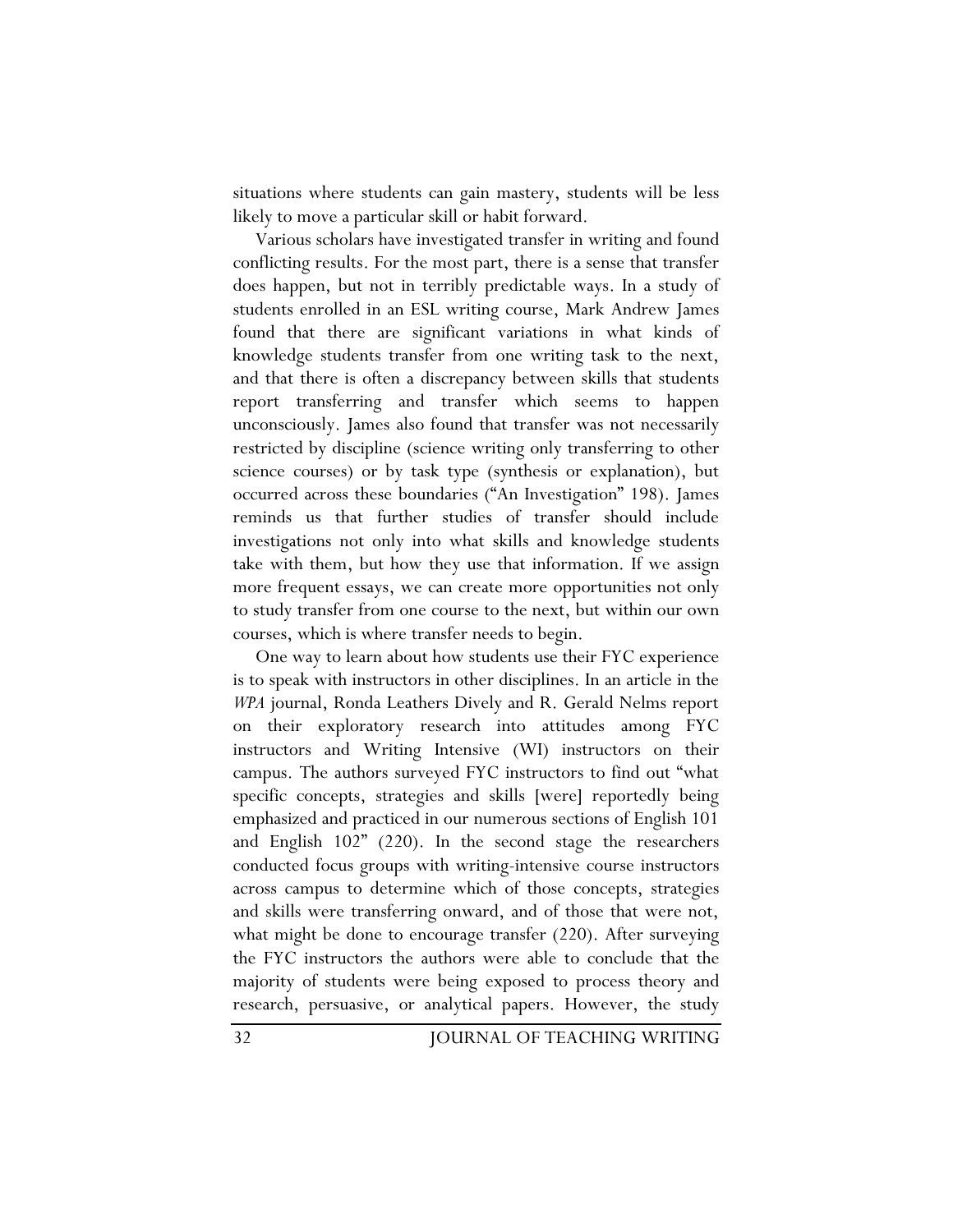authors also found that despite this, there was a considerable amount of diversity in their FYC courses and subsequently, "writing intensive instructors in other departments *cannot* rest assured that students entering their courses have engaged in similar composing scenarios or have mastered a standardized base of composing knowledge" (225). This realization is important, largely because I doubt it is unique to the school in question. No matter how structured the FYC curriculum, syllabus, or textbooks may be, the existence of different teachers means that writing will be discussed, assigned, and evaluated in ways that are not always outwardly similar. While anyone who regularly teaches second-semester composition might be painfully aware of this situation, instructors in other departments may not. This reality may contribute to the seemingly random nature of student transfer.

The focus groups that Dively and Nelms conducted with WI faculty also revealed several issues that might impede transfer from FYC to WI courses. One was that in many cases, the concepts focused on in FYC (particularly supporting a thesis or argument) did not seem to be transferring. This may be related to the observation that students seemed intent on compartmentalizing courses and unwilling or unable to draw distinct connections from one course to another. Study participants also pointed out the sheer difficulty of teaching both content and writing in the course of the semester, and the confusion that arises from a lack of shared vocabulary to discuss writing. It is this last point that really illuminates some of the difficulties with transfer from FYC to WI courses, especially when assignments require far transfer. The writing program faculty in this study focused heavily on persuasion, which the WI faculty assumed meant asking students to take a clear position on a single, often binary-inducing topic. Further discussion revealed that what writing faculty called persuasion, the discipline faculty called "explaining your reasoning" (227). These differences in terminology are part of what contribute to the student perception that each course is a completely separate entity from the next. If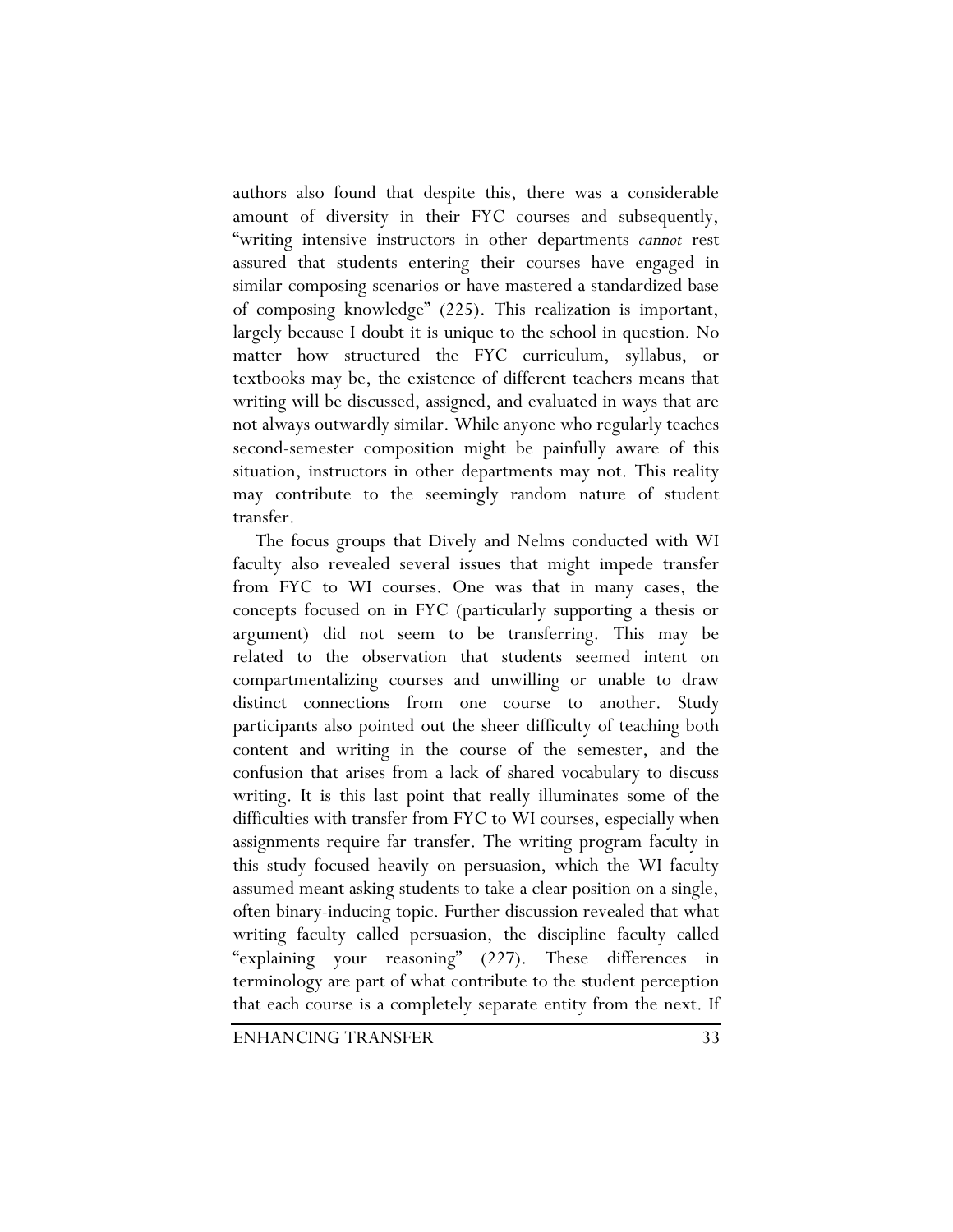FYC courses are to begin fostering the kind of transfer that may avert this thinking, we need to provide students with more opportunities to practice writing as well as ongoing conversations about the contextual nature of writing. And really ideally, we would work to develop a shared vocabulary about writing, at least at the institutional level. Although a fully shared vocabulary is unlikely, and probably not feasible, at least understanding the differences can help us have more productive conversations about writing.

 One possible framework for a shared vocabulary comes from Michael-John DePalma and Jeffrey M. Ringer's notion of dynamic transfer. They argue that our traditional definitions of transfer often function as a terministic screen that "deflects writing specialists' attention away from the moves students make to re*shape* and re*form* learned writing skills to fit new tasks" (137). Rather than focus on specific, traceable skills transferred directly from one writing task to another, DePalma and Ringer advocate that we study transfer as a dynamic, adaptive process in which students reinterpret their knowledge about writing to work in new contexts. If we look at transfer as a process in which we want students to engage, then we might be better able to articulate ways that our courses are relevant to writing in other courses.

### **Perception and Meta-Awareness**

Although recent studies of transfer have yielded mixed results, we can draw some conclusions about writing transfer. First, we can see from many of the studies (particularly Wardle 2007) that a meta-awareness of writing situations often leads to better transfer of writing abilities. Not only teaching writing, but also teaching *about* writing in the university seems to help students better understand how to approach new writing situations. Other studies have found that student perception matters a great deal in terms of transfer, which suggests that consciously managing student perception might also positively affect transfer.

One way that composition programs have traditionally tried to get around the regressions that come with novice writing has been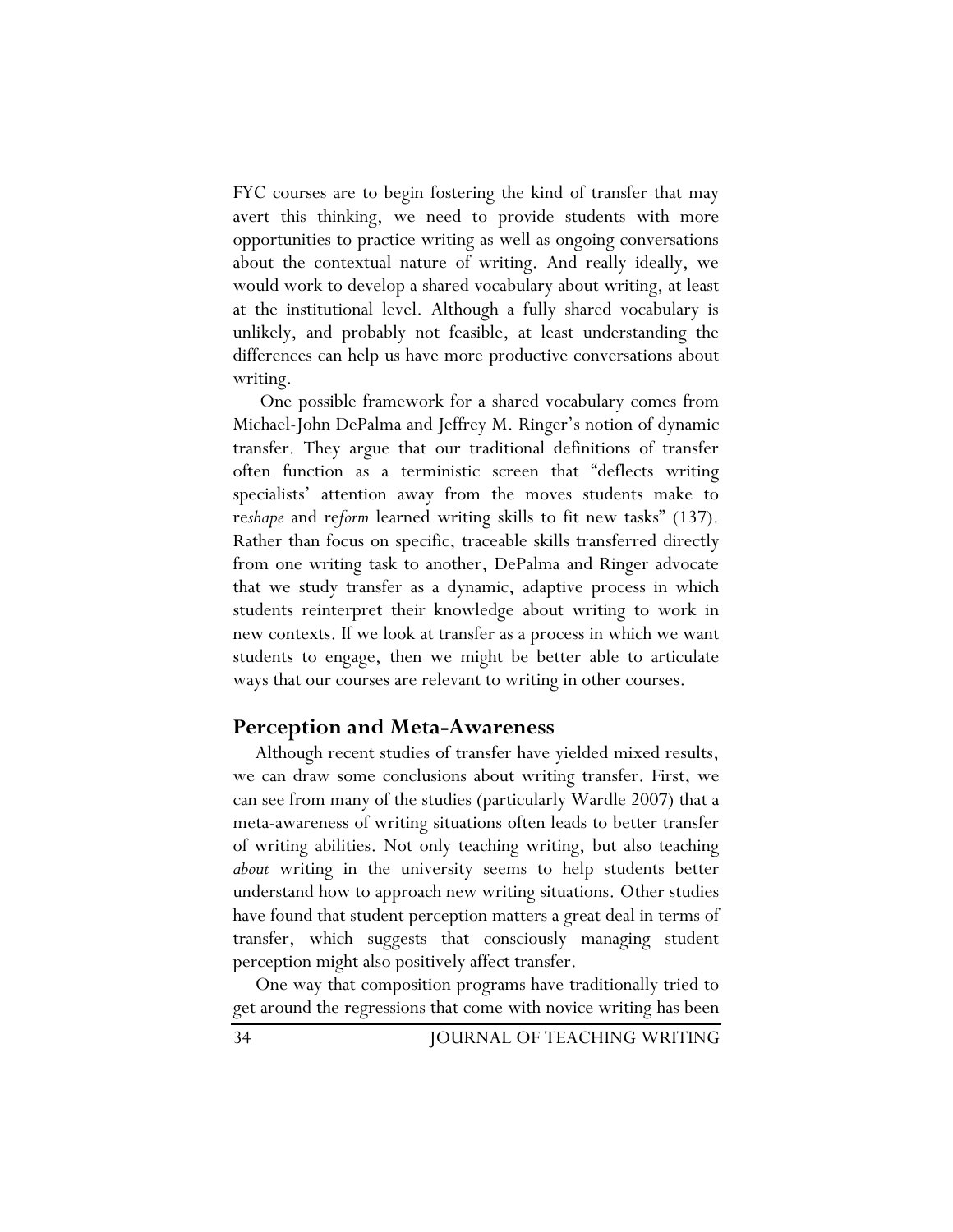to have students write about their own lives–a subject in which they have some expertise. This system, however, does not address what we might presume to be the underlying goal of FYC–to provide students with the knowledge and tools to be successful writers beyond the FYC classroom<sup>1</sup>. While it might seem more transitional to ask students to write from their experiences, doing so can actually create a different set of problems (James, "Influence"). Several studies on transfer have shown that the way students perceive various writing tasks has a significant influence on what they do and do not transfer from one task to the next. One study found that students have a tendency to view courses as discrete units, and another study even found that students tended to view writing done in English classes as irrelevant to the writing required in their disciplines (Bergmann and Zepernick, Dively and Nelms). If we want students to use what they learn in FYC as they move through their college courses, we need to demonstrate how the writing they do in our classes is, in fact, connected to writing they do elsewhere.

In a study of incoming first-year students, Angela Rounsaville, Rachel Goldberg, and Anis Bawarshi found that while students were willing to compare an entry-level writing assignment to other timed or in-class writing situations, they did not see it as inherently similar to any writing that they did in non-school contexts, even though the prompt in question was framed as a letter and offered room for creativity. While it may be significant that students did not apply non-school genres to this particular writing assignment, the genres that they did report drawing on are telling. Some students reported drawing on or recognizing religion or history essay prompts, many recognized it as a timed writing exercise (either AP or in-class), and one student saw it as diagnostic. While the implication is that students seemed to limit themselves to near transfer in this case, it seems more likely that students were drawing on previous writing tasks based on audience, rather than on genre.

The students in this study recognized the essay for what it was– a rather generic prompt that is used for a variety of purposes,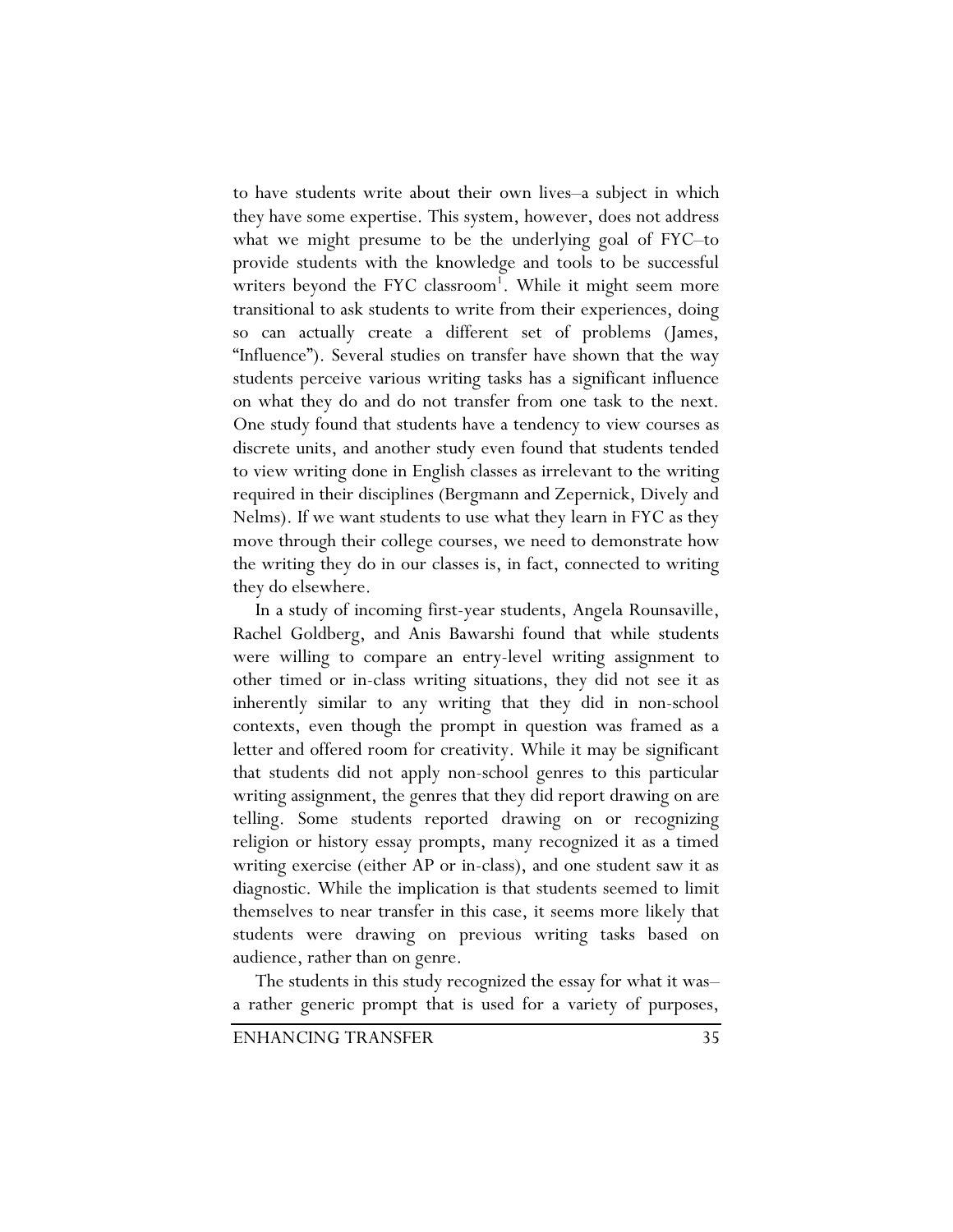none of them particularly analytical, most of them evaluative. And because this particular type of assignment is so firmly embedded in essay exams and in-class writings, it might be asking too much to expect students to associate it with other contexts of writing. The authors do argue, however, that "findings reported here allow us to hypothesize that despite possessing a wide genre base, and despite having experience writing in multiple domains, students utilized only a fraction of these discursive resources when encountering new academic writing situations" (108). Working toward overcoming that tendency is a valid goal for writing programs and writing teachers. Building our assignment sequences specifically to expose students to the ways in which writing crosses boundaries might help them to see their future courses as more connected than they might otherwise have done. For example, assigning a series of short analyses in which students explore one topic in a variety of genres might allow them to connect their own writing abilities across different genres or subjects.

In fact, in another study of transfer and ESL students, Mark Andrew James found that while task similarity is important to transfer, it is *student perception* of similarity that matters, and that students will not necessarily have the same definition of similarity that we will. James studied students in an ESL section of FYC at a large university, asking participants to submit essays they'd written for FYC and to write a timed, out-of-class essay specifically for his study. He asked half of the study participants to write an essay on a topic similar to ones they'd addressed in their comp classes (student life), and the other half to write on a different, more "academic" topic (economics). While he anticipated that students would see differences between the two topics and have difficulty with transfer as a result, he found that this was not always the case. He found that "students who wrote about [the academic topic] were no less likely to report learning transfer; also, their scores on the writing task indicated that the difference in subject matter had no negative impact in any category  $\ldots$  " (93).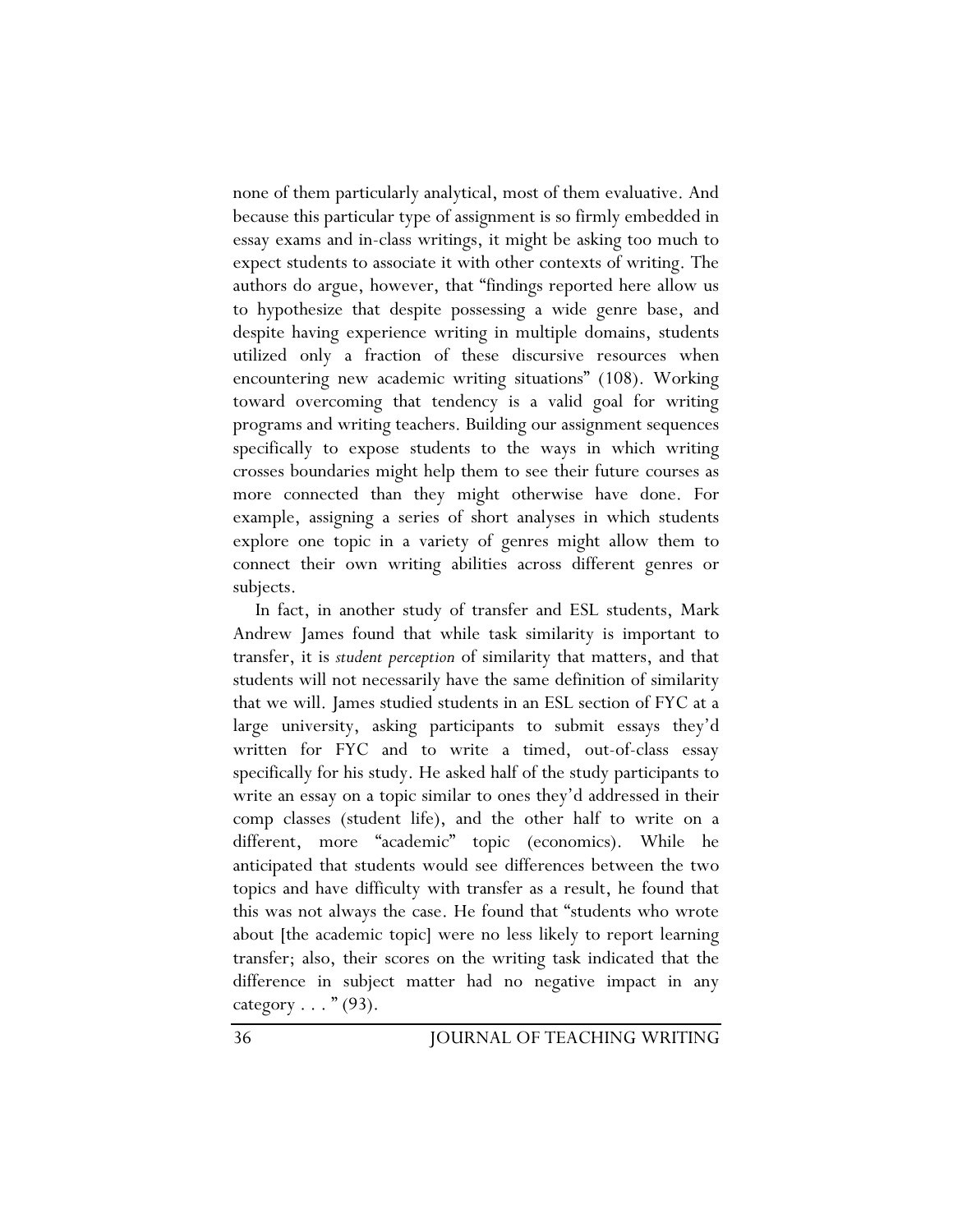While James had expected that the unfamiliar subject matter would hinder transfer, he found that students were more likely to associate particular pieces of the writing task with what they'd learned in FYC, rather than the subject matter or the type of writing. The students demonstrated transfer of writing abilities in areas such as organization and mechanics, and in interviews noted that they had used processes taught in FYC. James did note, however, that in areas where students perceived the task to be different or more difficult, they experienced negative transfer– that is, they did not use what they'd learned in their writing class in the essay assigned for the study (94).

Because student perception can influence transfer, it is important that we not assume that certain writing tasks are similar, but articulate to students how and why they can find similarities between different writing situations. James's work correlates with what Rounsaville, Goldberg, and Bawarshi found in their study. Because students did not perceive the out-of-school tasks as particularly related to the assigned writing, they did not report having drawn on those genres for help. The connections students did make tended to be along lines related to purpose and structure, rather than subject matter or genre. So even though one task asked students to write a letter, rather than draw on letter writing, they drew on other timed writing prompts that often use the letter as a way of setting up a fictional audience.

The problem of student perception indicates that focusing on personal experience has the potential to do more harm than good in terms of long-term learning and far transfer. The consequences of failing to address student perception can be seen in a study in which Linda S. Bergmann and Janet S. Zepernick focused on how students in engineering and the sciences view the required English course. In their study, the authors found that "students tend to think of writing in English classes as personal and expressive rather than academic or professional," and therefore not relevant to their other classes (129). Bergmann and Zepernick conducted interviews and focus groups with students at their university and report that they "repeatedly observed a tendency among students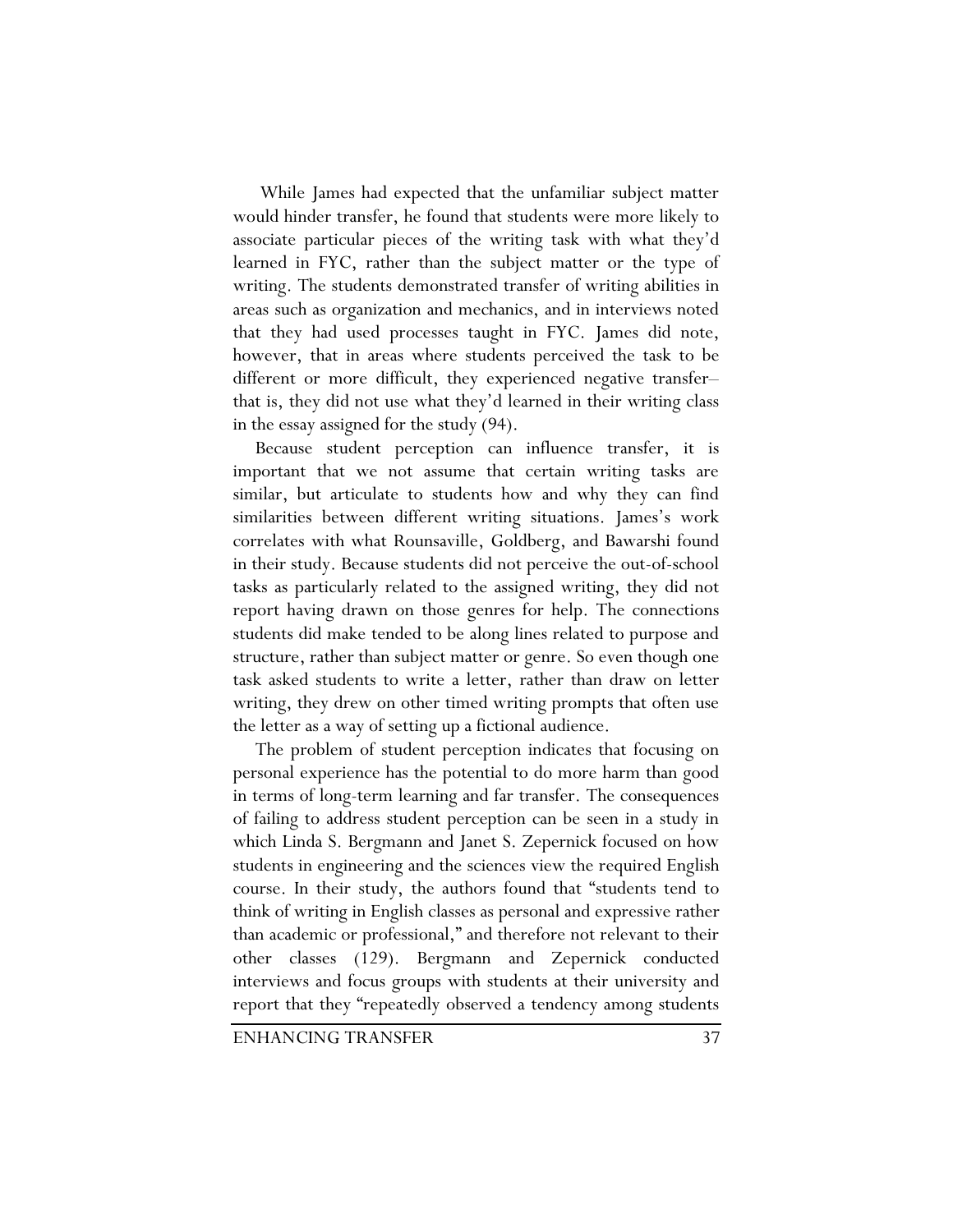to actively reject the idea that what they learned about writing in high school or [FYC] courses could be applied to the writing they were asked to do in courses in other disciplines" (124). This attitude suggests that students clearly do and can transfer from their writing courses, but only if they can perceive similarities between the various writing situations. The students' *perception* led them to dismiss out of hand any commentary on those assignments because they were fundamentally unrelated to the more objective and fact-based assignments in other classes. If we take this perception seriously, we might acknowledge that it does in fact matter what students write about, and that academic topics are required for students to see our feedback as relevant to academic writing.

In her longitudinal study of transfer, Elizabeth Wardle followed students in her honors composition course, which she taught as an introduction to writing studies. Wardle interviewed her students over the course of two years as they moved from FYC into other general education courses. In her interviews with students, Wardle found that students did indeed have a greater ability to interpret other writing assignments in other classes. One student realized that she could recognize the basic rhetorical format of a lab report, and others discussed the benefits that they knew came from good revision practices. Whether they chose to implement those practices, however, was a different issue entirely. Many of Wardle's students found that they could get by with drafts written the night before, and so did not feel compelled to enter into the revision process. Other students reported frustration or confusion with their assignments and as a result were unable or unwilling to apply skills from FYC that they knew would help them with the assignments (73). While this indicates that we still need to work with other faculty to improve writing assignments across campus, it also indicates that the curriculum designed specifically to produce meta awareness did have some impact on students' ability to move habits from FYC forward.

Although Wardle and Downs have argued that teaching firstyear composition as an introduction to writing studies can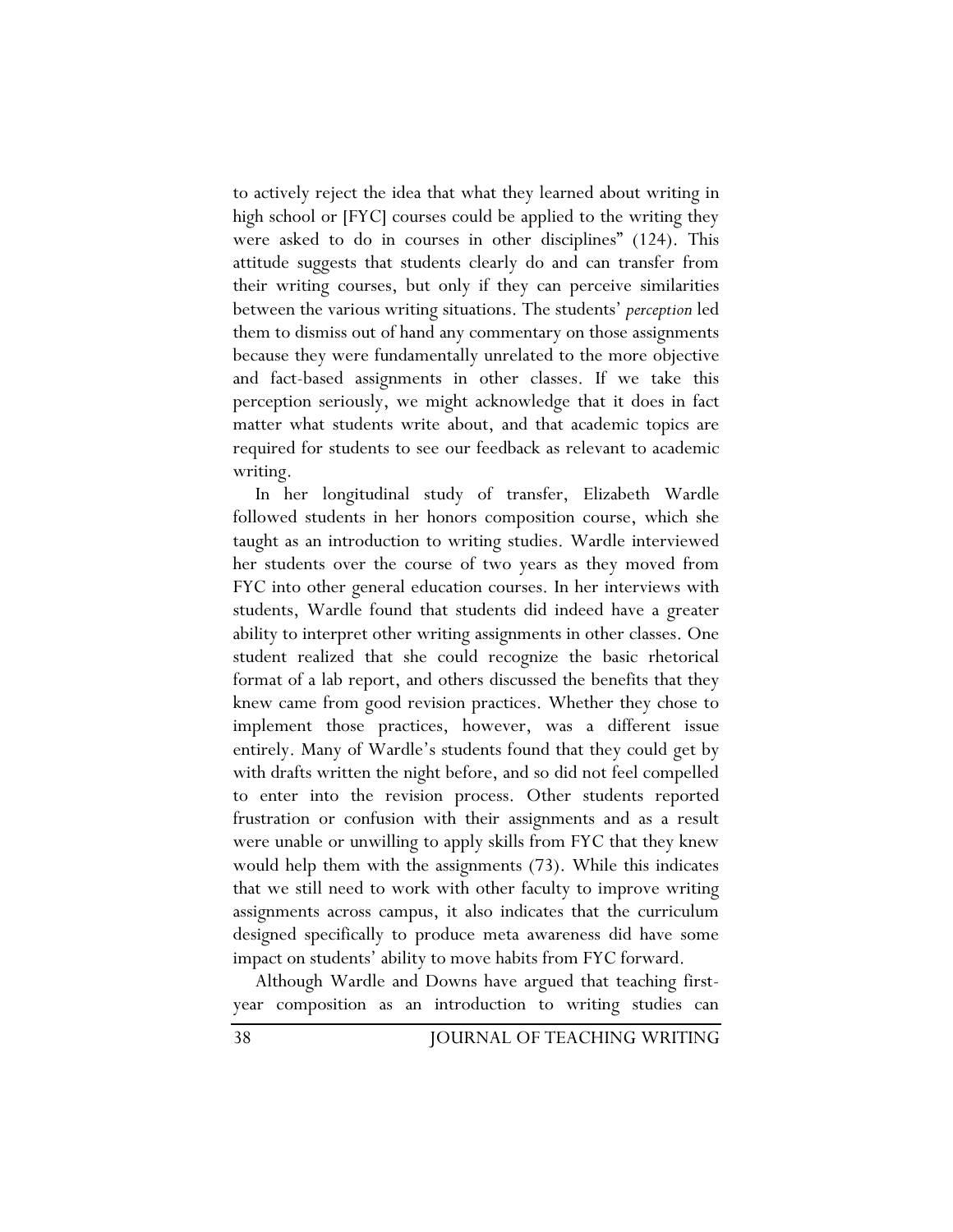encourage transfer, that curriculum is not always possible or realistic. Given the contingent nature of the composition workforce and the divergent interests and expertises of those instructors, creating a FYC curriculum as an introduction to writing studies is a longer-term goal for the discipline, rather than an individual solution to the issue of transfer. This is where the shorter essays come in. While it may be difficult to implement a full-scale writing studies introduction in a large department, shifting to shorter, more directed essays does not require as much change from writing teachers. If the first assignment is a four-page rhetorical or textual analysis, changing it to two shorter assignments is a relatively small change to a course.

## **Shorter Essays**

If we want students to generate a higher level of transfer from our courses, we ought to provide them first with the opportunity to create low-road transfer within our course (repeated essays of a similar type), and with essays that are arguably similar to assignments they might see in other courses. While we obviously cannot teach a history paper and a lab report and a sociology paper in first-year writing, it also appears that we may not need to do so. Instead, we can help manage students' perceptions of transferability partly by breaking down our assignments into discrete tasks, and partly by offering more frequent opportunities to practice the same or similar analytic activities. If we focus on tasks such as summary, analysis, and synthesis, and offer shorter, more frequent opportunities to practice them, we might also be able to foster a rhetorical awareness of how these tasks are repeated in many university writing assignments. Rather than using personal experience to create expertise and authority for student writers, we might, as Williams advises, prepare students for the specific difficulty that comes with new writing assignments and teach them how to find the familiar in seemingly unfamiliar tasks.

The shorter essays I'm advocating are specifically targeted to help students see the contextual nature of writing. I ask students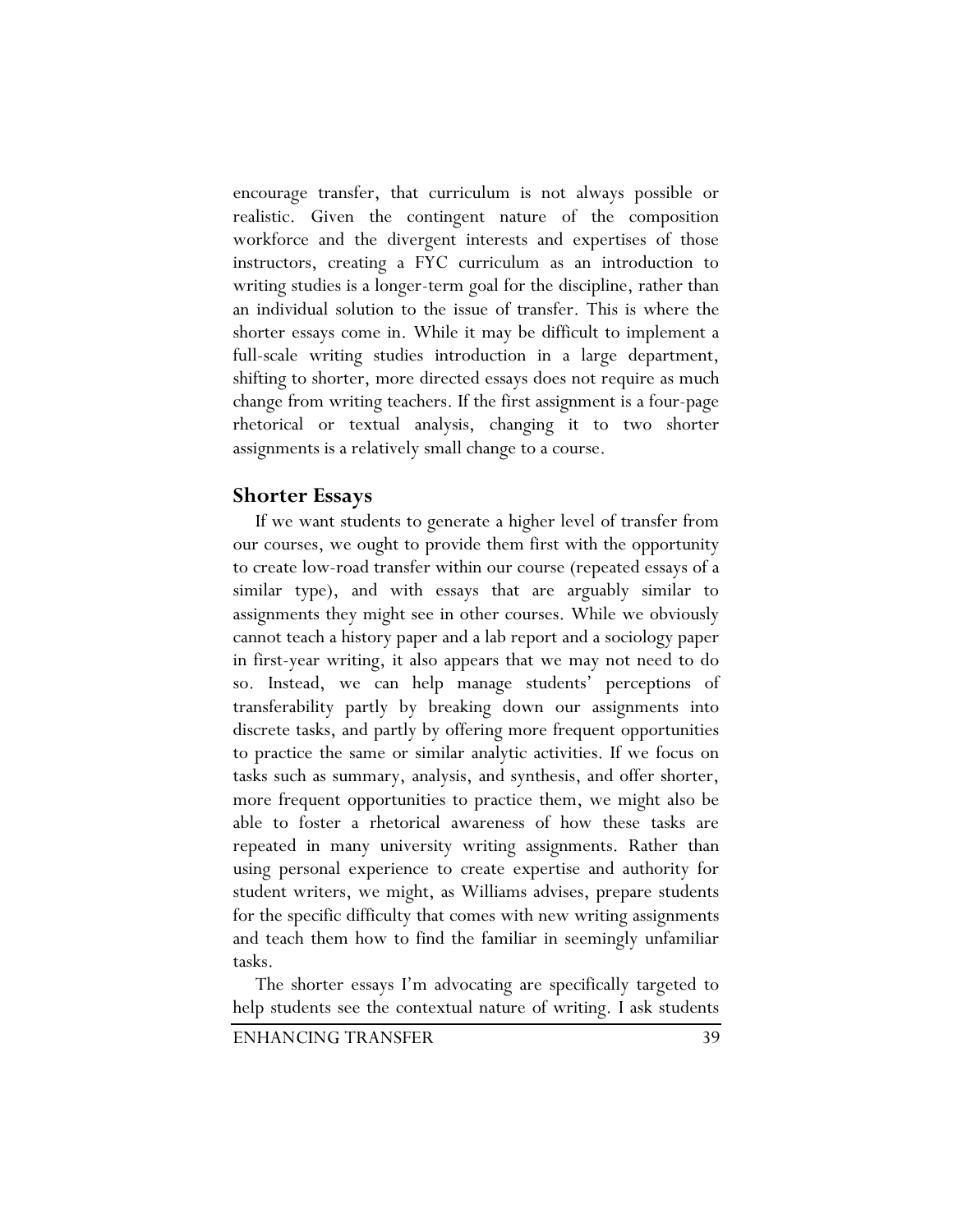to write targeted analyses of specific aspects of a text. Rather than ask them to "write a rhetorical analysis," I ask them to examine how an author creates ethos, or uses sources, or accommodates an audience. (One specific aspect of the text, rather than the overall rhetorical effect.) By focusing on how writers adapt to their writing situation, students begin to see how writing works over multiple genres. By practicing this type of analysis in two or three short essays, rather than in one longer essay, students can see different types of accommodations that writers make, but they can also have the chance to move from uncertainty to mastery over the same type of writing assignment.

The shorter essay may also allow us to manage student perception of task similarity. Many of us assume a certain amount of similarity or scaffolding between our major assignments. If students begin with an analysis of a single text, we often expect that they will use that same process to analyze the sources they choose for a research essay. However, students may not perceive the similarity between analysis for an essay and analysis for the purposes of building an argument. And as the Citation Project is demonstrating, students are not doing very much analysis of their source material at all (Howard and Jamieson). This may be because they perceive the research assignment to be similar to research assignments from high school, which very likely had a different goal, was certainly performed in a different context, and asked for a different mode of working with sources. While we can obviously be more explicit about our own perceptions of similarity, it also makes sense to heighten students' own perceptions of similarities between the various tasks that we assign in our courses by assigning multiple tasks with the same basic process or outcome.

The course I'm arguing for asks students to write very short papers–two pages/600 words for the first half of the semester, followed by one longer essay and a significant revision component in the second half. I think that this combination can lead to some of the generalization and transfer of knowledge from our courses to future writing situations. Even though I'm advocating shorter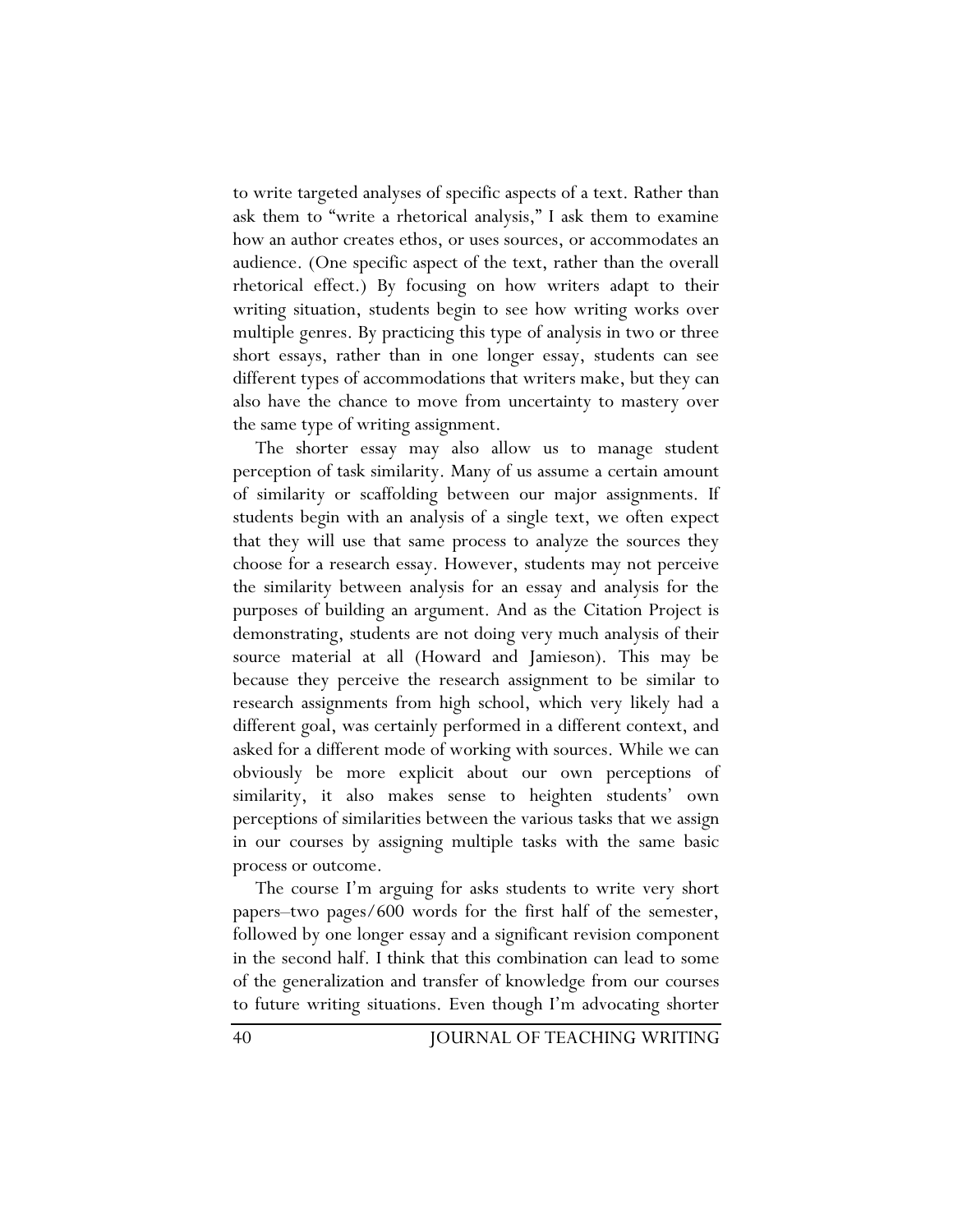essays, I am not advocating that we make those short essays any less rigorous. This course would ask students to analyze and reflect, and to do so multiple times from multiple perspectives. We often hold the belief that in order to fully engage with a topic or a reading students will need to write about 1,000 words. While it is certainly true that longer essays provide analysis with greater breadth, shorter essays can, and often do, require depth. One could ask students to analyze only one component of an argument or an essay or a work of fiction. I teach using rhetorical terms, so I might ask students to analyze an author's ethos, but one could just as easily have them look at a particular literary aspect or the way an author supports her argument. The task is still difficult, and it is one that requires that they think beyond the ways they've previously been asked to look at writing, but I limit how far they can go. (Incidentally, essays of this length tend to short-circuit the 5-paragraph essay format as well.) Because they have limited space, I tell students to forgo a traditional introduction and conclusion and instead focus on the analysis section of the essay. They need a basic introduction, and they need to indicate that they stopped writing on purpose, but by taking the focus off of those two aspects of the essay I am able to move students beyond "number of paragraphs needed" and into logical organization of the body paragraphs. In some ways I think that this focus on the body of the essay helps students avoid all of the unnecessary contextualizing that Joseph Williams noted in the novice writers. I tell them they're allowed to write it, but that they'll eventually need to delete it and leave me only the analysis.

In this course set-up, the distance between the first essay and the end of the semester means that students can return to their first two essays with a real sense of distance. It allows students to apply what they've been learning about meaningful analysis, sentence structure, and organization to these essays and see the real difference that meaningful revision can make. The shorter length of the original essays also allows students to return to more than one essay, and to revise them not for a different audience or a different purpose, but to be more effective at reaching the initial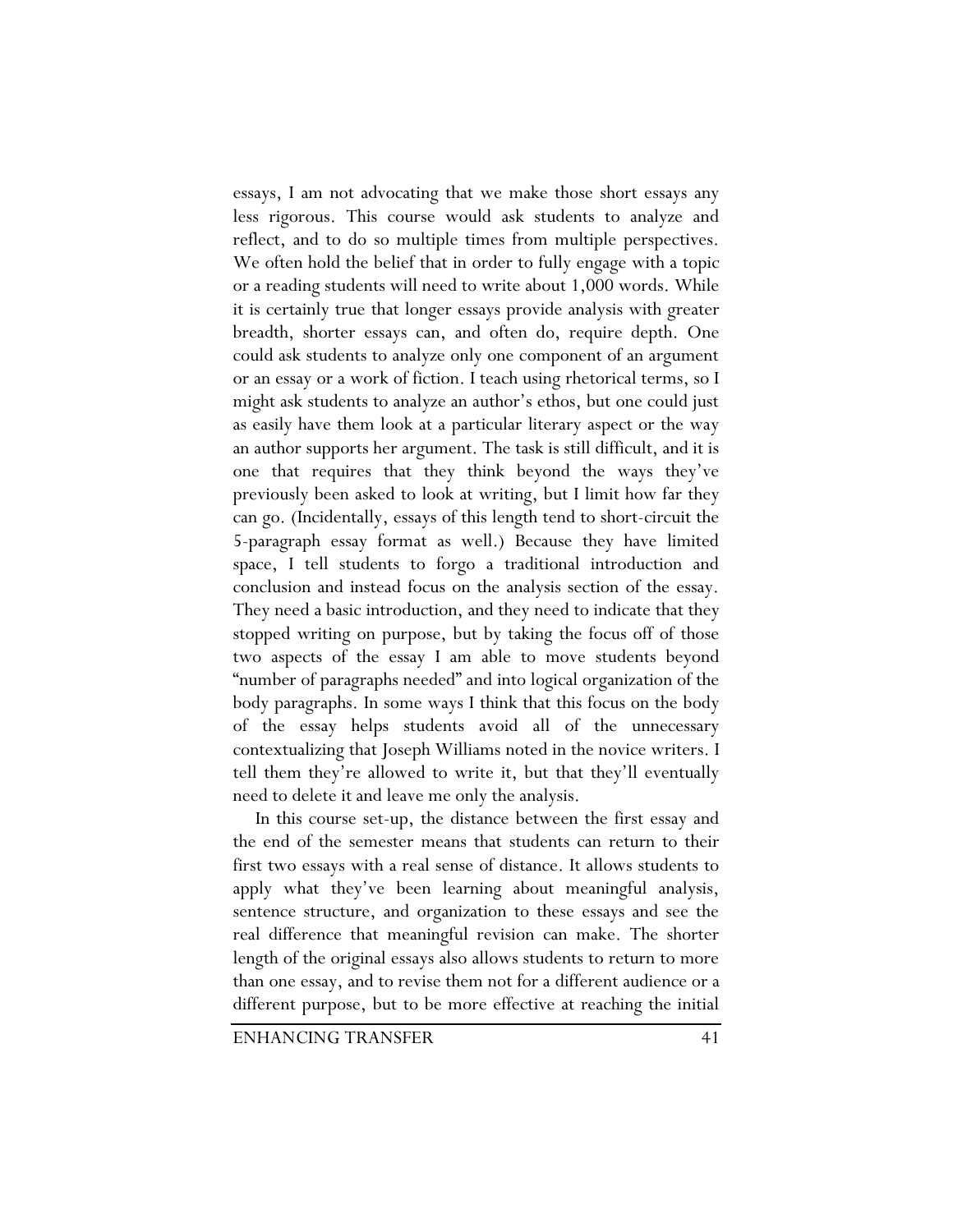audience or serving the initial purpose. It also compels students to contemplate the relationships between the essays and assignments, rather than leave them as individual units. Emphasizing similarities as well as contextual differences can help us create more bridging, and avoid what Bergmann and Zepernick heard from students in their study: "'every time you get a new professor it starts over'" (135).

The revision component of this course meshes nicely with the portfolio pedagogy that already exists in composition studies. Multiple studies have demonstrated the benefits of portfolio writing, especially the reflective component that requires students to think about their writing holistically, rather than focus on the discrete tasks of each essay. Portfolios and their reflective components encourage the same meta-awareness that promotes knowledge transfer, and can provide some bridging from the assignments of a first-year writing course to writing done throughout the university. Shorter, more frequently assigned essays give students and instructors more to work with in a portfolio, and provide greater fodder for reflection.

## **Conclusion**

As teachers, we always want students to take what they learn in our classes and use that knowledge to further their educations. This is especially true with FYC, which by its very nature relies on the assumption of transfer. However, the transfer we most need to instill is far transfer, which is more difficult, both to integrate and to study. As DePalma and Ringer argue, thinking in terms of adaptive, dynamic transfer allows writing teachers to "move beyond viewing the transition from one writing context to another solely in terms of use and reuse" (145) and to reach more clearly for the far transfer that is more effective in the long term. One way to foster this is to begin in our own classes, by asking that students first perform near transfer (one short essay to another of the same kind) before asking them to move from one type of writing to another. By naming transfer as a goal of the course, and by managing their perceptions to encourage it, we can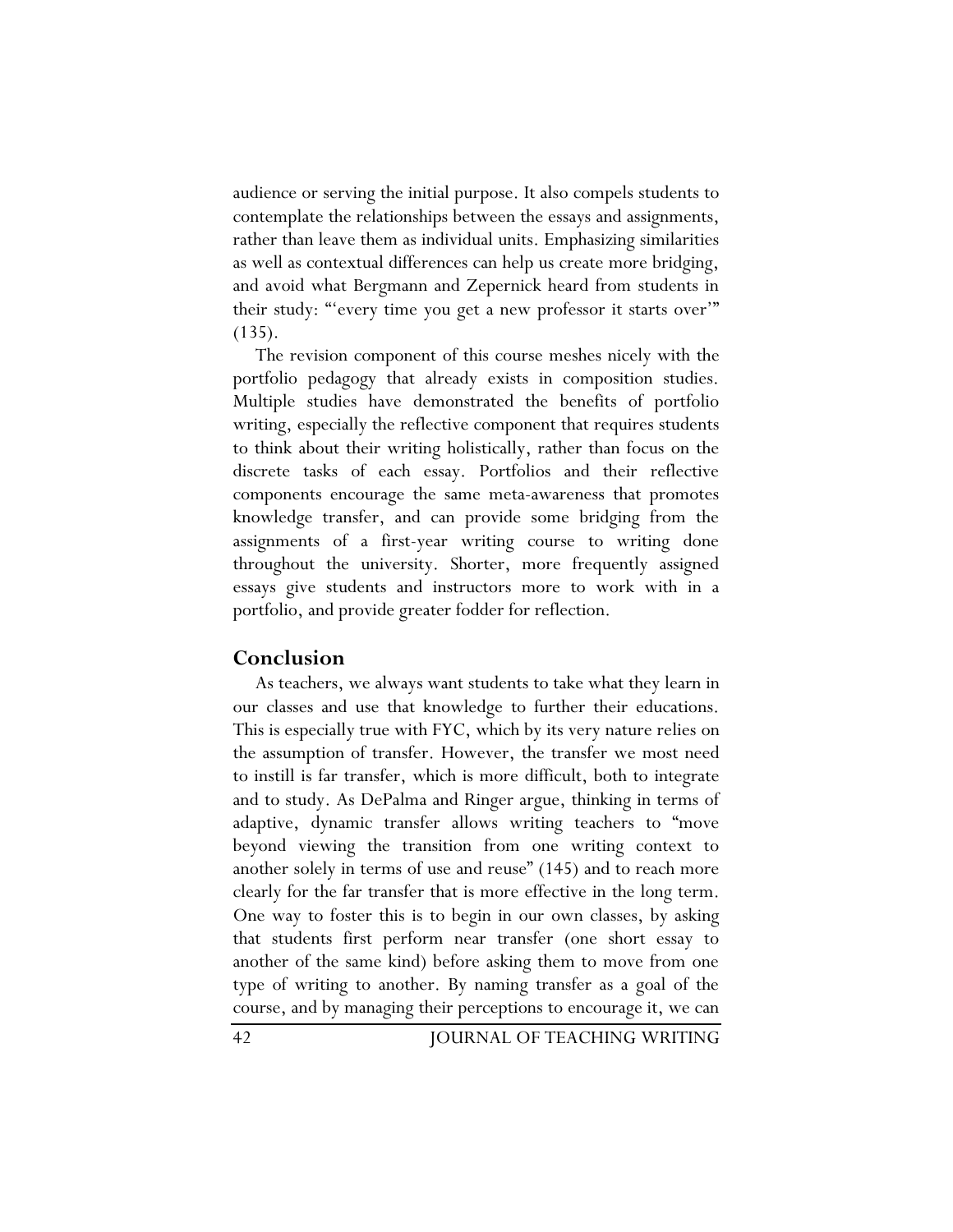help our students understand how to move between the many writing contexts they will encounter in their college courses.

Shorter essays allow instructors greater intervention in the writing process, and give us more opportunities to manage student perceptions through repetition and meta-awareness. Shorter assignments also allow us to focus on one or two tasks at a time, rather than on the myriad tasks that have to be considered when we assign fewer, longer essays. If, instead of a four-page analysis, an instructor assigns two two-page analyses, it is possible to focus on paragraph development in one and organization in the next. In this way, instructors and students can narrow their focus in each individual essay, but can also view them as connected parts of a larger project of analysis. If the topic of the essays is also designed to foster meta-awareness, then the opportunities for transfer become even greater.

Shorter essays are a neat concept, but can they really enhance transfer? I think that the answer is yes, but we need to continue developing both our definitions of transfer and our understanding of how students process what they learn in our writing classes. Often our curricula are driven by what university communities want students to be able to do, rather than by what students can do when they arrive at our doorsteps. Shorter essays are a way to be more practiced at meeting students where they are. Because the university needs students to develop information literacy and write research papers in other classes, first-year writing has traditionally involved a researched argument or persuasive paper. Yet the Citation Project is rapidly indicating that students are not engaging with their sources in the ways that we had hoped. Alice Horning's recent article on plagiarism and reading in *the Journal of Teaching Writing* notes the myriad literacies a student needs just to select a source for an essay. Given the difficulties that students, instructors, and library professionals have with the "traditional" research assignment, it would appear that some of the longer essays we see as the norm for first-year writing are not serving students the way we want them to. Shorter essays are one way for composition instructors to explore transfer and to help their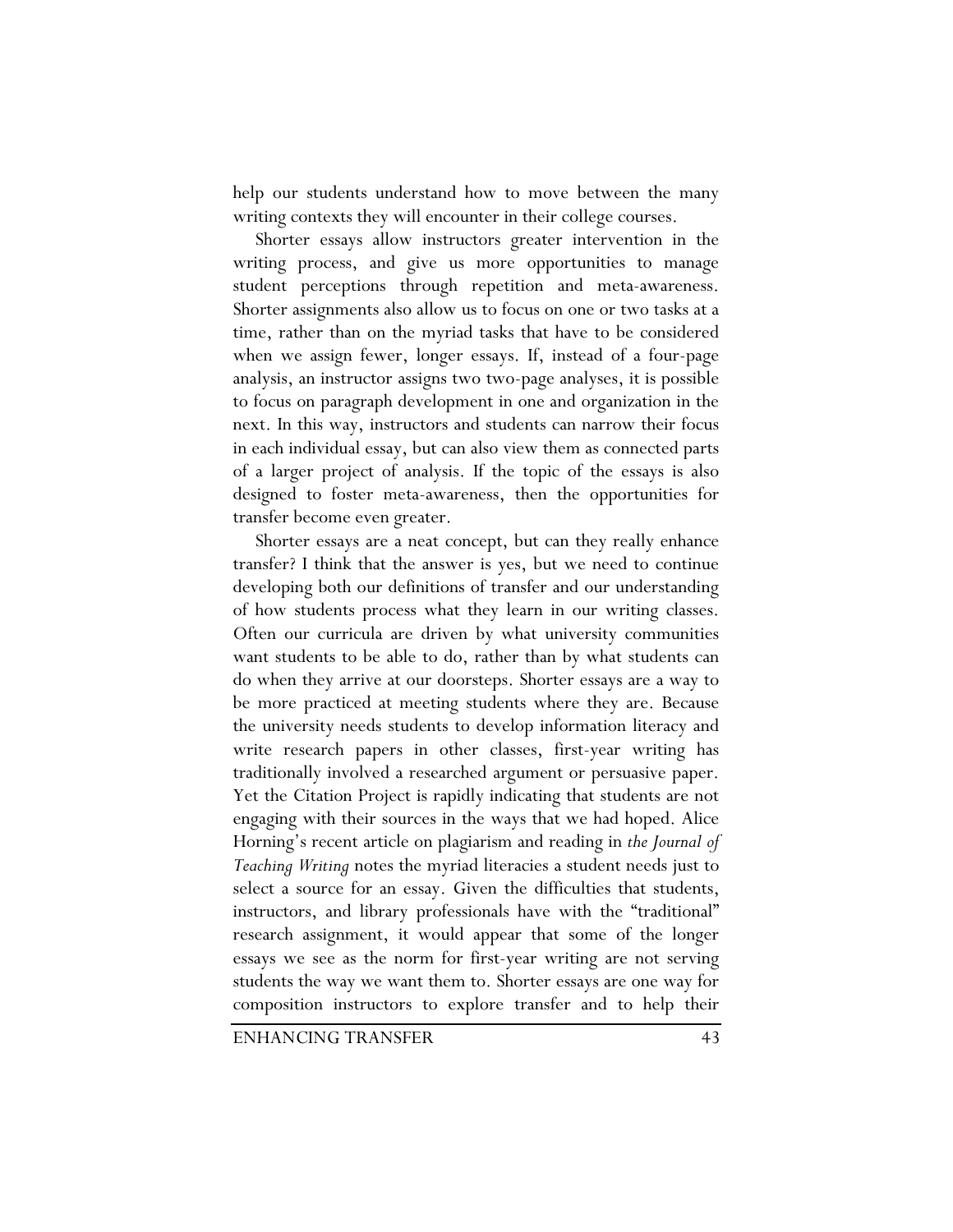students move successfully from first-year writing to writing in the university.

#### **Note**

<sup>1</sup>The WPA Outcomes Statement provides a list of outcomes that can be expected at the end of first-year writing, but emphasizes that students continue to develop their writing skills beyond FYC. An assumption that the Outcomes Statement creates is that there are, in fact, tangible outcomes of FYC that are presumed useful in other aspects of university and professional writing tasks.

#### **Works Cited**

- Bergmann, Linda S., and Janet Zepernick. "Disciplinarity and Transfer: Students' Perceptions of Learning to Write." *WPA: Writing Program Administration* 31. 1-2 (2007): 124-49. Print.
- DePalma, Michael-John, and Jeffrey M. Ringer. "Toward a Theory of Adaptive Transfer: Expanding Disciplinary Discussions of 'transfer' in Second-Language Writing and Composition Studies." *Journal of Second Language Writing* 20 (2011): 134-47. *Academic Search Complete*. Web. 27 May 2011.
- Dively, Ronda Leathers, and Gerald Nelms. "Perceived Roadblocks to Transferring Knowledge from First-Year Composition to Writing-Intensive Major Courses: A Pilot Study." *Writing Program Administration* 31. 1-2 (2007): 214-40. Print.
- Downs, Douglas, and Elizabeth Wardle. "Teaching about Writing, Righting Misconceptions: (Re)Envisioning 'First-Year Composition' as 'Introduction to Writing Studies.'" *CCC* 58.4 (2007): 552-84. Print.
- Grabill, Jeff, et al. "Revisualizing Composition: Mapping the Writing Lives of First-Year College Students." *Writing in Digital Environments Research Center.*  Michigan State University, 7 Sept. 2010. Web. 9 June 2011.
- Horning, Alice. "A Potential Solution to the Plagiarism Problem: Improving Reading." *The Journal of Teaching Writing* 25.2 (2010): 143-75. Print.
- Howard, Rebecca Moore, and Sandra Jamieson. *The Citation Project*: *Preventing Plagiarism, Teaching Writing.* Rebecca Moore Howard and Sandra Jamieson. n.d. Web. 3 June 2011.
- James, Mark Andrew. "The Influence of Perceptions of Task Similarity/Difference on Learning Transfer in Second Language Writing." *Written Communication* 25.1 (2008): 76-103. *Academic Search Complete.* Web. 27 May 2011.